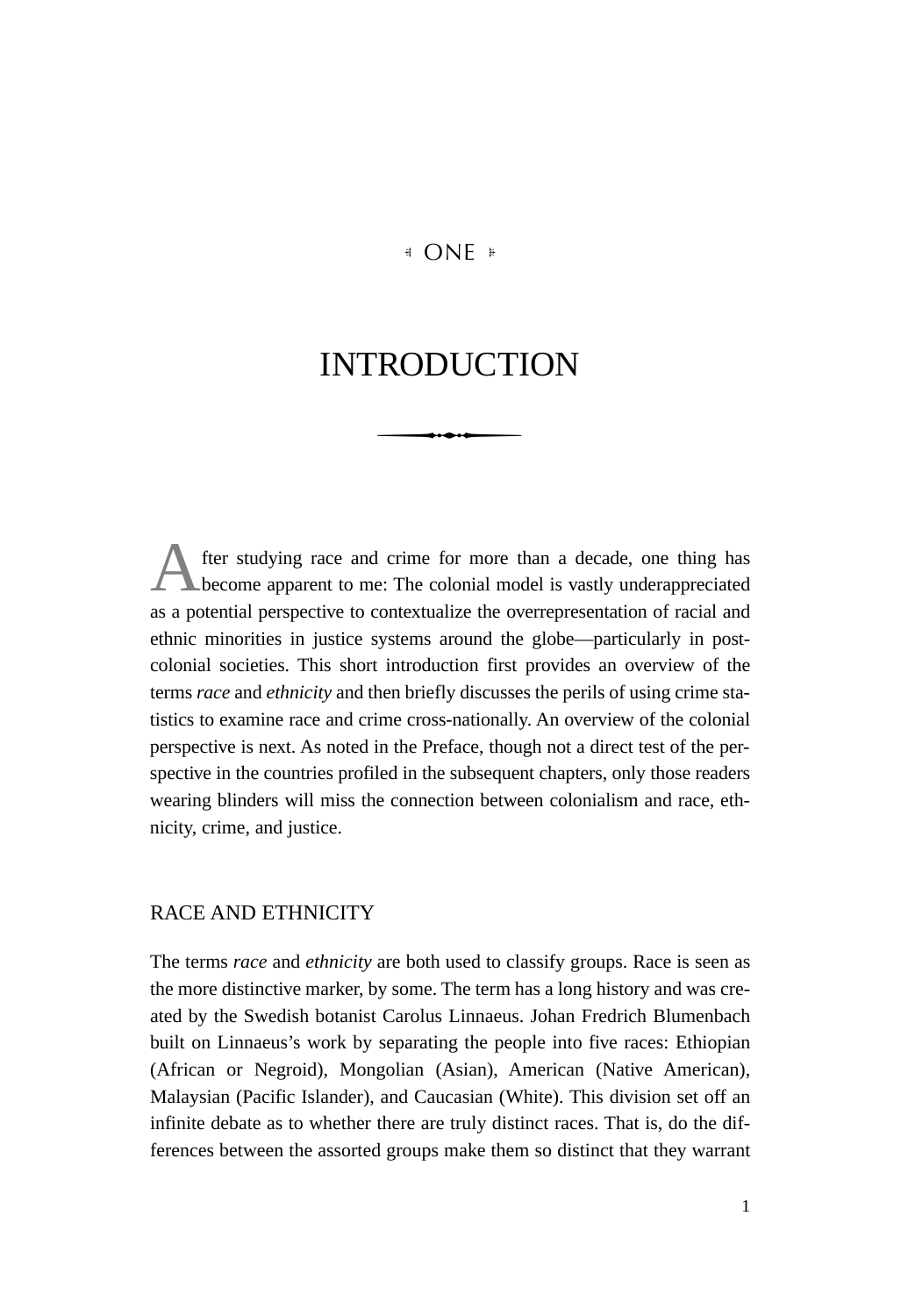a different classification? DNA research suggests that there are some slight biological differences between groups; as examples, mostly Blacks get sicklecell anemia, and some drugs have been found to be more effective for some groups than others (Soo-Jin Lee, 2005). However, this does not prove that the use of racial distinctions is appropriate, especially considering that the Human Genome Project has found "that humans share 99.9% of their genetic makeup" (Soo-Jin Lee, 2005, p. 2133).

In light of the existing scientific evidence, social scientists have tended to view race as a social construct or a manufactured term simply used to identify people based on their color. In the United Kingdom, for example, scholars use inverted quotes when they use the term race to signify that it has no scientific meaning (e.g., "race"). Other countries, such as Canada, minimize the use of race altogether, especially in government documents. In a similar vein, residents in the United States referred to as "people of color" or racial and ethnic minorities, are considered "visible minorities" in Canada. As you will see in subsequent chapters, countries tend to handle the use of the term differently. In addition, each country has its separate racial classification scheme for who is deemed a racial minority.

Ethnicity also is a term used to classify groups. However, rather than being based on color or rooted in biological notions, although genetic inheritances and certain traits are characteristic of ethnic groups, the term ethnicity relates more to a group's cultural traditions, geographical ties, common language, and other commonalities. Both terms are imprecise and have their limitations. Nonetheless, over time, they have been used as a means to better understand the experience of assorted groups across the globe. Hence, the terms are reluctantly used herein under a similar guise.

#### CRIME STATISTICS

In his recent work, *A Suitable Amount of Crime* (2004), Criminologist Nils Christie discusses the numerous problems with the term "crime." He writes: "Crime does not exist. Only acts exist, acts often given different meanings within various social frameworks. Acts, and the meaning of them, are our data" (Christie, 2004, p. 3). While Émile Durkheim would certainly take issue with this statement, one can see where Christie's insight would be particularly useful when examining crime cross-nationally. Thus, the way one society defines or views a certain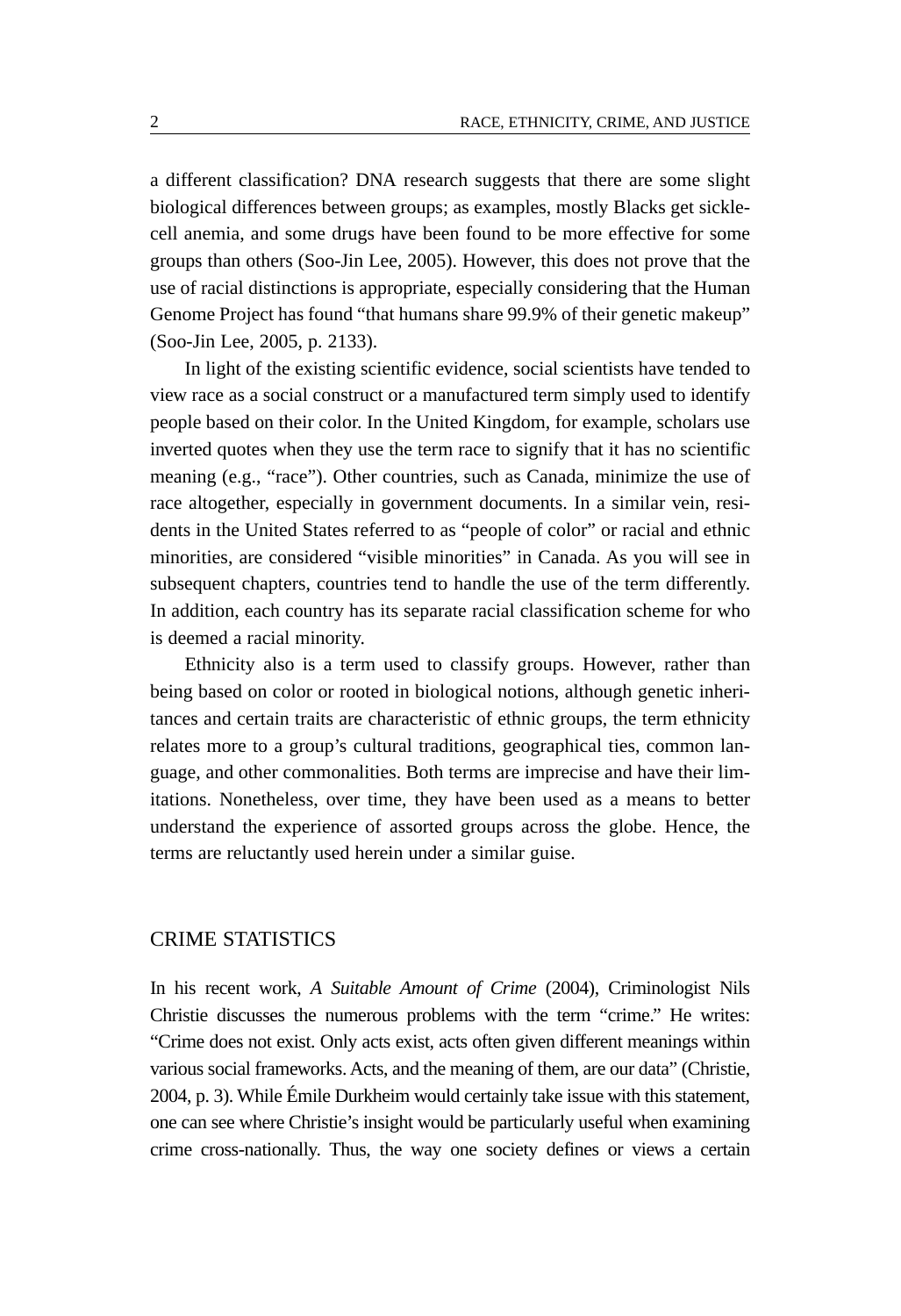offense could influence the extent of the problem, as compared to another society. So, if one country is obsessed with marijuana use and criminalizes it while another country does not, there could be a "wave" of crime noted in one country, whereas in the other country because of its different approach, no crime "wave" would exist. Taking this example one step further, if one country decided to crack down on street crimes in communities heavily populated by racial and ethnic minorities, as opposed to crime in other areas where the majority group tends to predominate in crime commission, then statistics will distort the nature and scope of the crime problem (see Chambliss, 2004). In this case, "the crime problem" will be translated into the "minority crime problem." Scholars around the globe have noted this racialization of crime (Brewer & Heitzig, 2008; Chan & Mirchandani, 2001; Covington, 1995; Hall, Critcher, Jefferson, Clarke, Roberts, 1978; Knepper, 2008). However, Christie's important work reminds us of this important consideration, as we try to make sense of race, ethnicity, and crime across the globe. The next section provides an overview of the colonial perspective.

#### THE COLONIAL MODEL

So why provide an overview of the colonial perspective? The answer is simple: Because criminologists have excluded the perspective from the criminological canon, and though most students of crime and justice reading this text are likely to have heard of the word colonialism, they likely have never been exposed to a criminological perspective based on it. Colonialism, as defined in a recent dictionary, refers to "control by one power over a dependent area or people" (*Merriam-Webster,* 2004, p. 142). Several decades ago, the work of Frantz Fanon (1963, 1967a, 1967b) popularized the perspective among scholars seeking to contextualize the relations between Blacks and Whites in colonial and post-colonial societies (Agozino, 2005; Blackwell, 1971; Hall et al., 1978; Killingray, 1986; Onyeozili, 2004; Saleh-Hanna, 2008). In the United States, for example, the perspective caught on because of its adoption by those associated with the Black power movement (Carmichael & Hamilton, 1967). But it was the early work of Blauner (1969) and Staples (1974, 1975) who applied the theory to Blacks and the work of Moore (1970) and Mirande (1987) who applied it to Latinos in America. More recently, several scholars have revived the colonial perspective (Agozino, 2003; Bosworth, 2004; Bosworth & Flavin, 2007; Saleh-Hanna, 2008).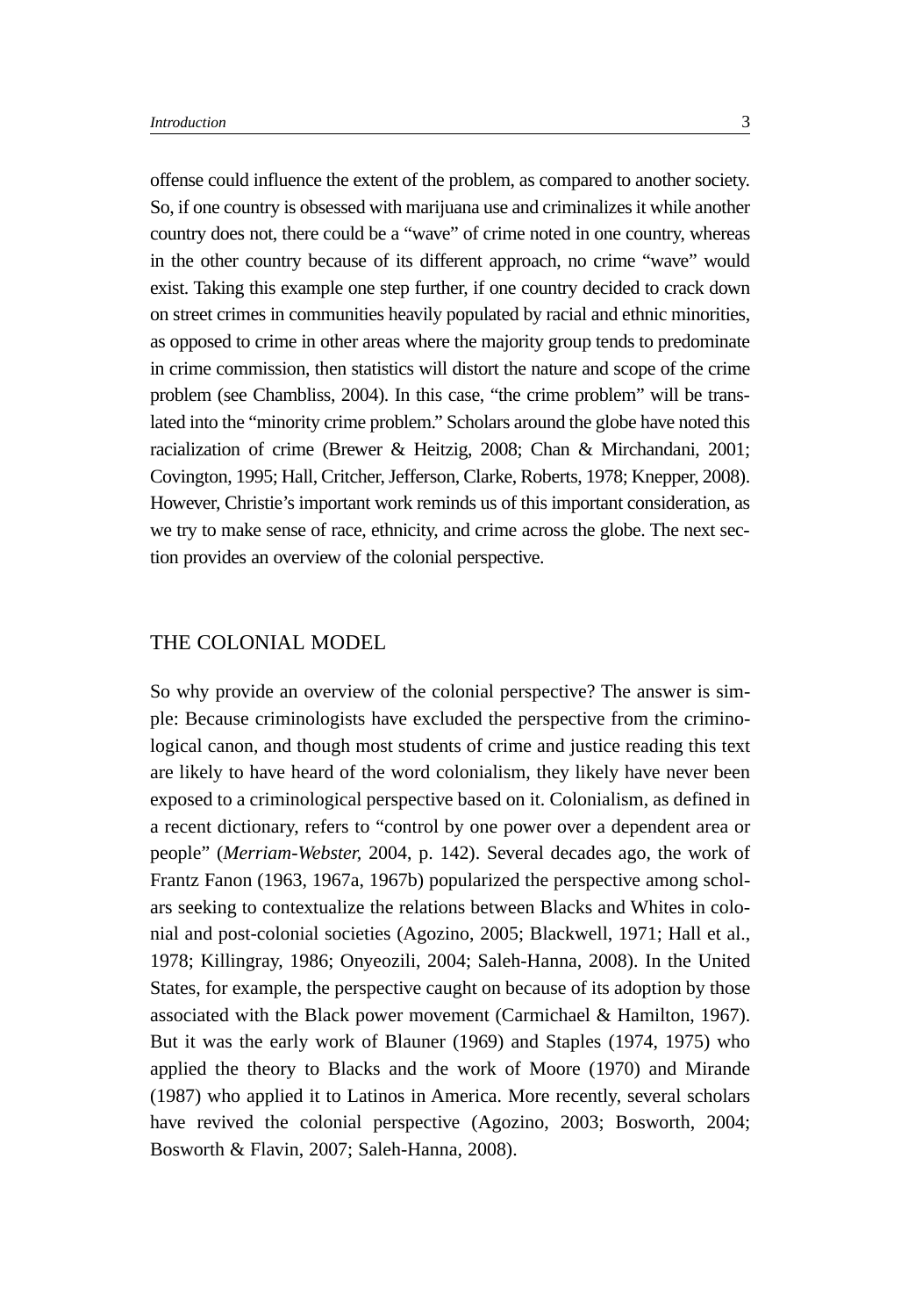So how does colonialism help contextualize race and crime? Well, to answer that question, one has to first understand the nature of colonialism. In recent years, the work of Becky Tatum (1994, 2000a) has served as one of the best articulations of the perspective because it addresses more traditional forms of colonialism and also the notion of internal colonialism, which represents another way that colonialism takes hold and transforms a society, and from the native's perspective, usually for the worse.

### **Tatum's Articulation of the Colonial Model**

Drawing on the work of Fanon, Tatum's (1994) conception of the colonial model, classifies it as a socio-psychological perspective. That is, it combines sociological factors with psychological factors to explain the etiology of crime and justice in society. More specifically, the perspective examines the intersection of "structural oppression, alienation and three adaptive forms of behavior—assimilation, crime or deviance, and protest" (p. 34). Early in her articulation of the model, Tatum (1994) points to the connection between colonialism, race, and crime:

Individuals who are the victims of social, economic and political oppression are likely to perceive that oppression and as a result, develop feelings of alienation in which the commission of crime is an adaptive response. In the colonial model, race or color is the ascriptive criterion for differences in subjection to situations of oppression. (p. 34)

Taking a holistic view of colonization, Tatum breaks the process down into four phases. The first phase usually involves the invasion of one racial group into the country of another. More often than not, this involves a minority group (typically Whites) who takes control of the majority population (typically people of color). Here, as aptly noted by Tatum, "The primary objective of the outsiders is to obtain valuable economic resources" (p. 35). Initially, though, the foreign group seeks to trade with the natives, but at some point they dupe the natives into settling for things of minor value in exchange for more valuable resources (e.g., gold). In some instances, when the natives refuse to trade with the foreigners, they decide to pursue brutal measures (e.g., torture, biological warfare) to extract the desired resources (see Crosby, 1972; De Las Casas, 1992 [1552]; Smolenski & Humphrey, 2005).

Following the initial phase of colonization, it becomes apparent that the colonizers have their minds set on controlling the country. But to do so, they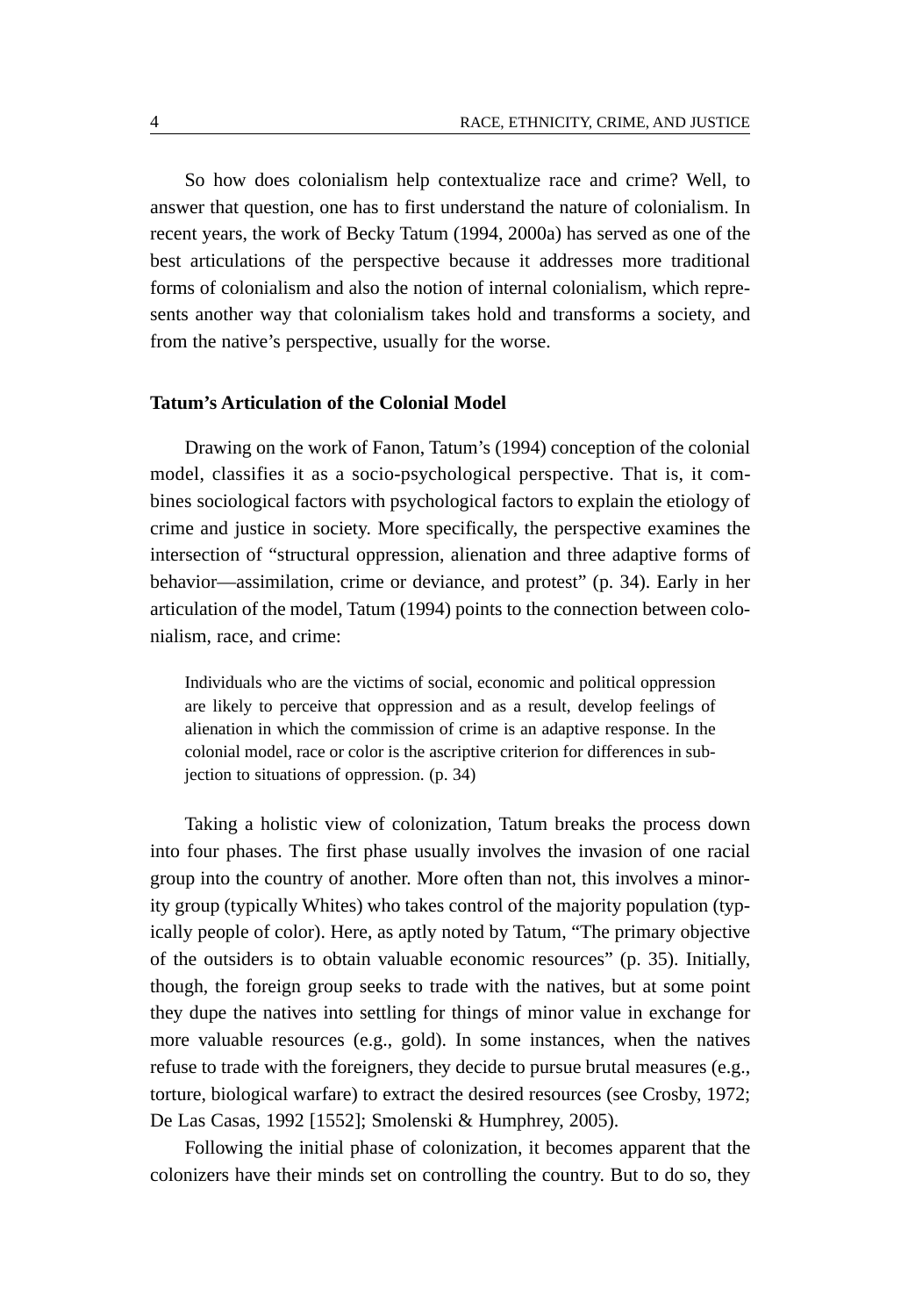have to think of a strategy that will allow a small minority (of foreigners) to rule over a society mostly composed of native people. The answer, which is the second phase of colonization, is the formation of a colonial society. So what does such a society involve? Tatum (1994) argues that colonial societies "can be characterized by three interrelated processes of cultural imposition, cultural disintegration, and cultural recreation" (p. 35). Once a colonial society is in place, there is the presumption that the culture of the colonizer is superior to that of the colonized. As such, the colonizer spares no expense in minimizing the culture of the colonized. Going even further, the colonizer uses their resources to constrain, transform, and destroy native customs, culture, and values (p. 35). In fact, as part of this phase, the colonizer "paints the native as the quintessence of evil" and uses "Zoological" terms to describe the natives (p. 35). It makes no difference whether the natives are rebelling against the colonizer to secure the most basic rights. The colonized remains "the problem." Finally, during this phase, the society's history is rewritten and the language is changed to that of the colonizer. And, in the end, any reference to native culture and history is seen as referring to "primitive societies" and reference to the colonizer is considered a reference to a more "advanced society" (for an excellent discussion of this phenomenon, see Ani, 1994). By this point in the colonization process, White supremacy has firmly taken hold and has become a key aspect of the colonial "machinery."

Tatum's (1994) third phase of the colonial process involves the governing of the natives by "representatives of the colonizer's power" (p. 36). Thus, even though the colonized represents the majority population, the colonizer uses the police and military as the maintainers of the peace or, more accurately, as controlling "agents of the state." The final phase of the colonization process, as outlined by Tatum (1994), involves "the development of a caste system based on racism" (p. 36). With White supremacy firmly in place, the development of such a caste system is imminent. Such a caste system results in a society where all those in the privileged groups (typically Whites) have access to the best jobs and other opportunities that assist them in flourishing within the colonial society. On the other hand, the worst jobs and least stable opportunities are reserved for those in the non-privileged groups (typically people of color). This, in the end, secures the place of the colonized at the lowest stratum of society. Tatum, though, clearly notes the role of class in the colonial structure. Tatum (1994) writes:

All colonized individuals do not suffer from the oppressive conditions of the social order to the same extent. In fact, the bourgeois faction of the colonized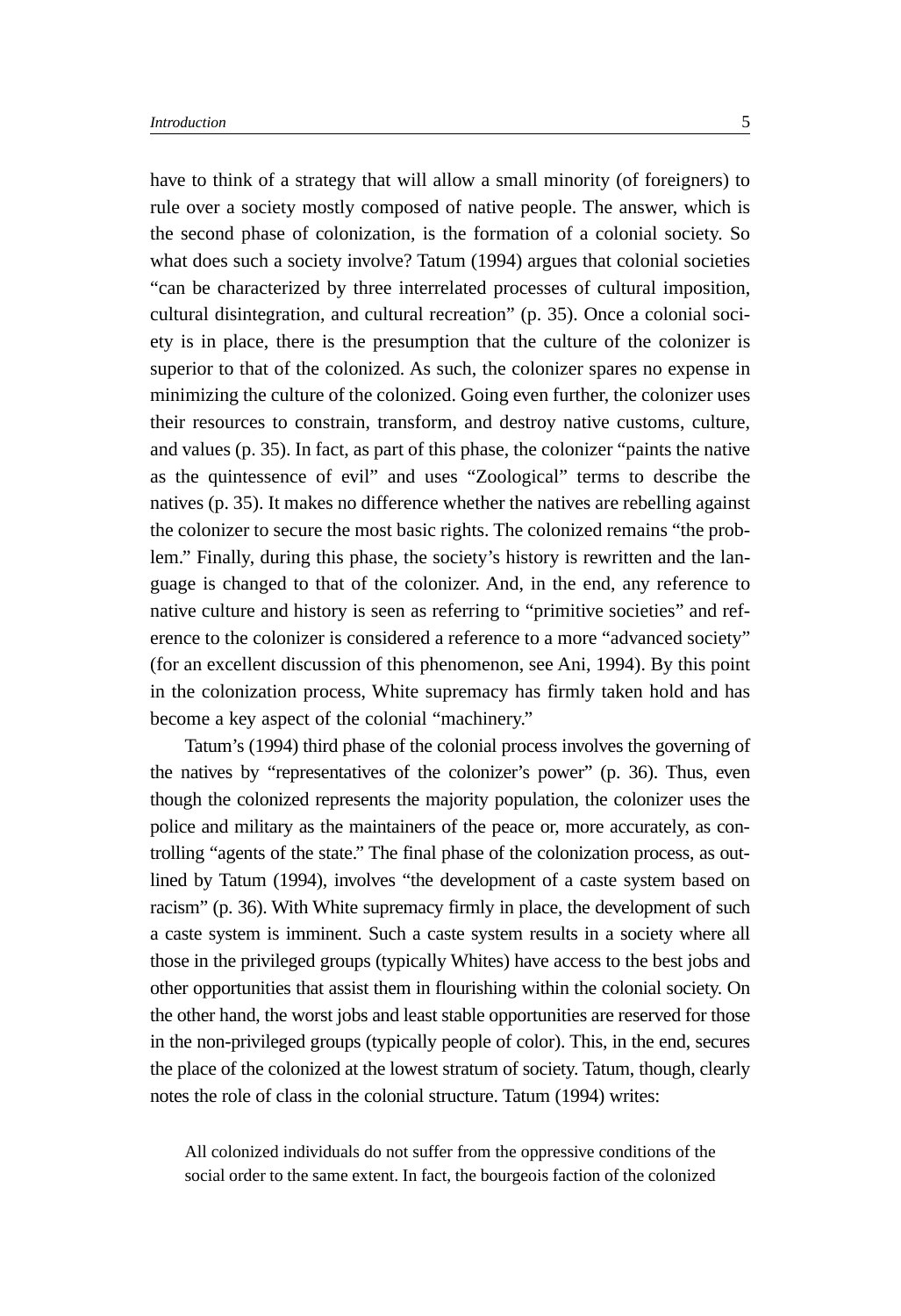people represent the part of the colonized nation that is necessary and irreplaceable if the colonial machine is to run smoothly ... Although their position in society is lower than the colonizers of any status, in regards to the natives, they enjoy more privileges. As a result, there is an antagonism which exists between the native who is excluded from the advantages of colonialism and his counterpart who manages to turn colonial exploitation to his account ... The colonialists make use of this antagonism by pitting one against the other. (p. 37)

During the implementation of the four phases of the colonial process, there are psychological consequences for the colonized. The late psychologist Bobby Wright addressed the role of psychology in the context of Black people in oppressed situations. In doing so, he coined the term "mentacide" to describe the use of psychology to destroy a group (particularly Black people around the world). In his words, mentacide is the "deliberate and systematic destruction of a group's minds with the ultimate objective being the extirpation of the group" (Wright, 1994 [1984], p. 20). Fanon, in his classic volume, *Black Skin, White Masks,* provides additional foundation for understanding the consequences of what amounts to psychological warfare. From the need of Blacks to prove that they are not intellectually inferior to Whites, to the desire of Black women for White men and Black men for White women, both solely in an effort to get as "close" as possible to the colonized, Fanon's (1967a) work gets at the heart of the alienation and "confusion" that results from colonization (see also, Akbar, 1992 [1984]).

Essentially, there are several ways that alienation or estrangement from one's culture that colonization relates to race, crime, and justice. One way alienation manifests itself is in self-hate. This relates both to the individual and the group. For example, hating oneself can result in one not wanting to identify with who they are or, depending on complexion, "passing" so that others see the individual as being a member of the colonizing group. This results in the shedding of one's native identity. But the self-hatred extends beyond the self and includes the group. The alienation can result in attacks against the people that the colonized now hate the most: *themselves.* Of this, Tatum (1994) writes: "Here, the individual hates in others those characteristics he hates most in himself" (p. 38).

Another type of alienation results in racial groups being estranged from each other. This produces racial violence which is often based on a mutual lack of trust that results in paranoia. Cultural alienation typically results in the colonized distancing themselves from their native language and history. And the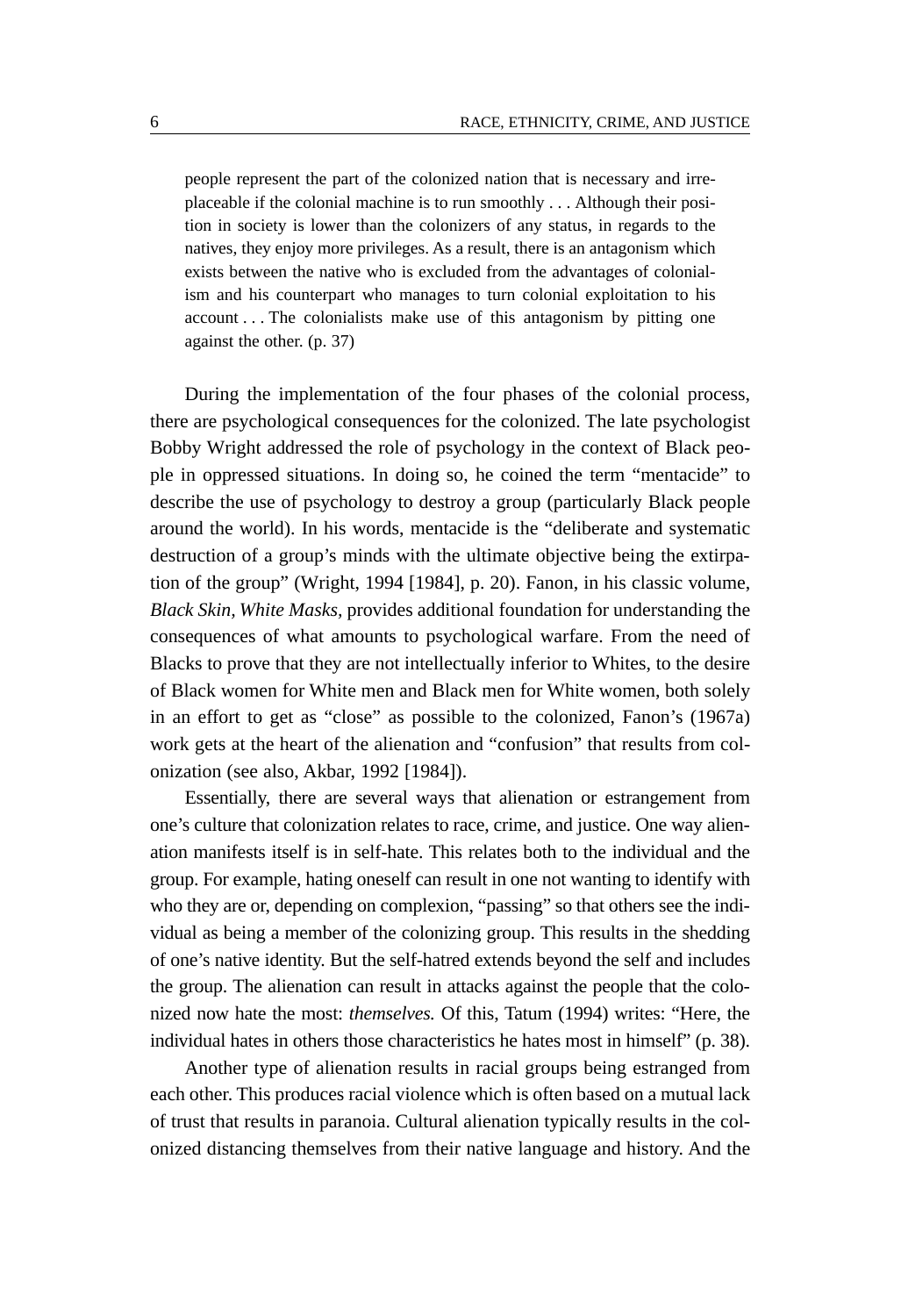significance of this is that language and history are at the heart of one's culture (Tatum, 1994; Wilson, 1993; Woodson, 1990 [1933]). So, for example, English and Spanish are not simply languages, they are usually taught in the context of the cultures in which they originated. Thus, in surrendering their language and history, the colonized have all but surrendered to the colonizer. Once this has occurred, what Tatum refers to as alienation against the creative praxis has likely taken hold. Consequently, "The colonized believes that he does not have a measure of choice, influence or control in what happens to him or in what he can make happen. The colonized is full of self-doubt and has a readiness to compromise" (Tatum, 1994, p. 39).

Alienation, though, does not result in solely one response or reaction. In fact, there are three well-known responses that are a product of alienation that results from colonialism. The first reaction is assimilation. Here the colonized simply want to acquiesce and become a fully ascribed citizen of the new colonial society—however delusional that might be considering the premise underpinning colonialism. In short, because White supremacy is often at the heart of colonialism, the colonizer will *never* be considered equal in a colonial society. Thus, for example, if a crime is committed and the two suspects include a colonizer and a "fully assimilated" native person, the suspicion will still fall on the colonized; because, after all, their full assimilation does not remove the badge of being considered the "quintessence of evil."

An additional response to alienation is that some of the colonized will become angry because of their situation, but rather than lash out against the colonizer, the colonized internalizes their feelings. Consequently, the actions result in what has been called "horizontal violence" and related mayhem as opposed to "vertical violence," which would involve attacks against the colonial regime. Pouissant (1972, 1983) and Jeff (1981) also have used such an analysis to explain why there is so much so-called Black-on-Black violence in the African American community. Taking this supposition a bit further, Wilson (1990) has argued that Whites benefit from such violence. In fact, as he sees it, the presence of such self-destructive behavior in Black communities actually serves to further the dominance of Whites. The self-destructive behaviors result in a host of problems that produce elevated levels of "alcoholism, psychiatric disorders, hypertension and crime—particularly homicide—among the oppressed" (Tatum, 1994, p. 40).

Alienation can also result in revolutionary actions against the colonizer. This is when the colonized feels that it is time to "fight back." And, to do so, they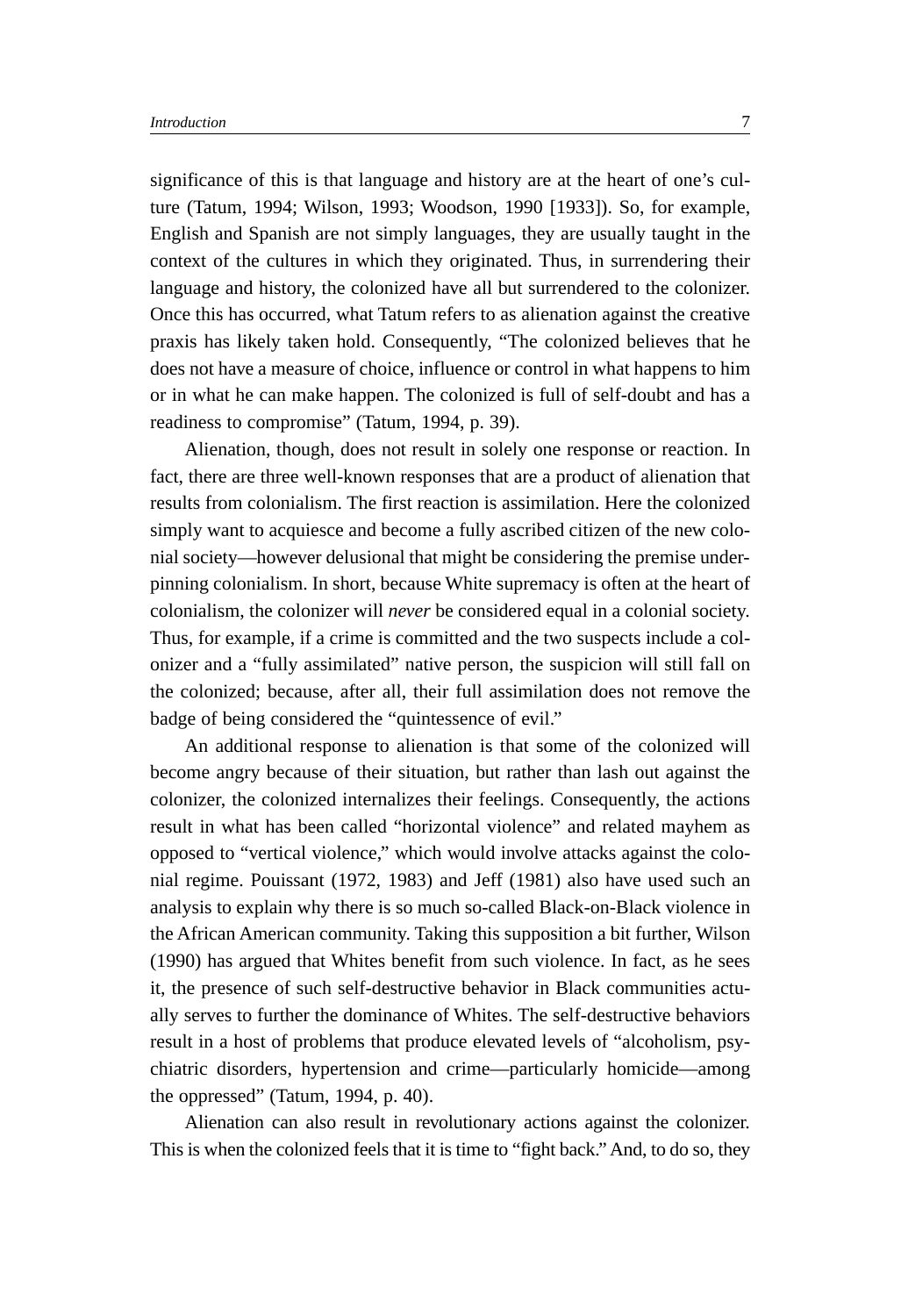have to gain back their identity by reclaiming their history and culture (Tatum, 1994). Lastly, at times, this results in what Tatum describes as "vertical counter violence" or the repression of attacks by the colonizer. Whereas others might stand back and take the often unprovoked attacks by the colonizer, those "radicals," as they are referred to, refuse to take the attacks lying down. In essence, given the means by which the colonizer took rule and maintains its rule (through violence), it is clear, at least to those who respond to alienation this way, that violence must be met with violence and, at times, even greater violence. This, in essence, is the only avenue to true liberation from colonial power.

Another form of colonialism is internal colonialism, which occurs after the initial colonial process. This type of colonialism is described in the next section.

#### **Internal Colonialism**

The notion of "internal" colonialism is best understood by first examining "external" colonialism. For the most part, this first part of this chapter outlined external colonialism. Feagin and Feagin (2003) provide us with a clear definition, stating that: "External colonialism [is] the worldwide imperialism of certain capitalist nations, including the United States and European nations" (p. 34). Moreover, Feagin and Feagin (2003) note that it has been estimated that:

Europe's capitalistic expansion has affected non-European peoples across the globe since the fifteenth century ... [And] until very recently the greater part of the world's population, not belonging to the white race (if we exclude China and Japan), knew only a status of dependency on one or another of the European colonial powers." (pp. 34–35)

But even after the decline of external colonialism in these countries, neocolonialism or the economic dependence on European powers continued (Feagin & Feagin, 2008). Thus, in practice, internal colonialism is the product of external colonialism. But, in general, internal colonialism "refers to when the control and exploitation of non-European groups in the colonized country passes from whites in the home country to white immigrant groups within the newly independent country" (Feagin & Feagin, 2003, p. 35). One thing remains intact throughout this transition: Whites remain in power.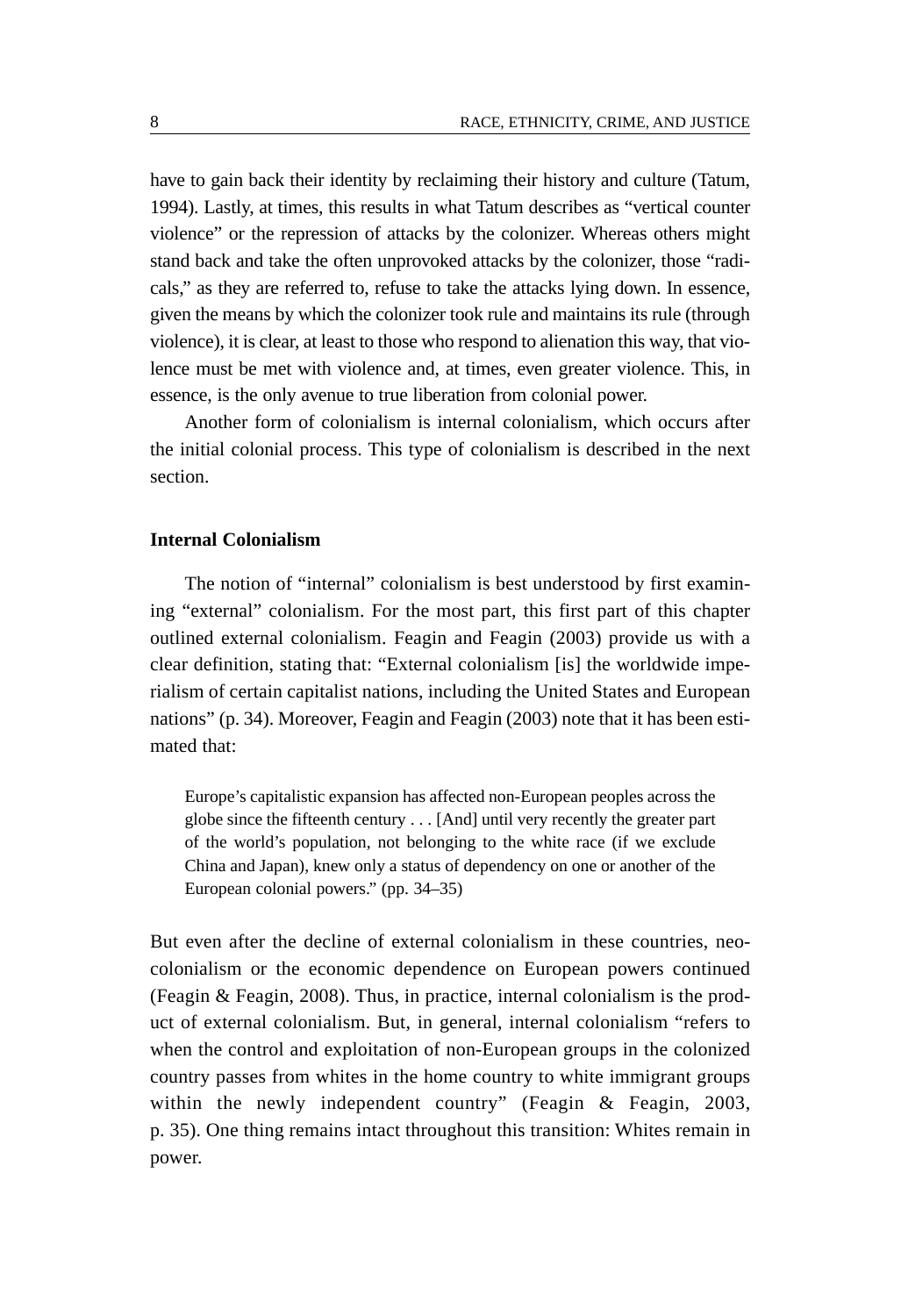Internal colonialism has been used to explain the plight of racial and ethnic minorities in America. It has also been used to contextualize race and crime in America (see Blauner, 1969, 1972; Bosworth & Flavin, 2007; Staples, 1974, 1975, 1976a, 1976b). More recently, though, scholars have linked "global colonialism of the past ... [to] social structures of oppression that persist into the present" (Feagin and Feagin, 2003, p. 35). This is referred to by Ramon Grosfoguel and Chloe Georas as "coloniality" or as (presented in Feagin & Feagin, 2003):

a situation of cultural, political, and ethnic oppression for subordinated racial and ethnic groups without the existence of an overt colonial administration and its trappings of legal segregation. Official decolonization does not mean an end to coloniality, the colonial hierarchies of racial and ethnic oppression often remain (p. 35).

In their analysis, they point to the subordinate status of African Americans and Puerto Ricans as prime examples of the continuing effects of colonialism.

Within an internal colonial system, this subordinate status manifests itself in three forms: economic subordination, political subordination, and social subordination (Tatum, 1994). Economic subordination can be seen in the slave system that developed in America. This system created a wealth imbalance that has yet to subside (see Anderson, 1994; Shapiro, 2004; Shapiro & Oliver, 1995). Other forms of economic subordination have been experienced by every racial and ethnic group who has arrived in America. Today, this subordination continues to place racial and ethnic minorities (particularly Blacks and Latinos) in those jobs in the secondary labor market that are fraught with low wages and job instability. As such, as Crutchfield (1989) has argued in the past, and more recently along with colleagues (Crutchfield, Matsueda, & Drakulich, 2006), it produces a situation conducive to high levels of social disorder in communities of color.

During the past few centuries, political subordination has been exercised through a variety of means used to restrict minority voter participation in the political process. This has come in the form of poll taxes, literacy tests, voter intimidation, redistricting, etc. In all instances, the aim has been to impede the progress of minorities. But as a consequence of these discriminatory practices, Blacks and other racial and ethnic minorities have had little influence on matters related to crime and justice, which even in contemporary times produces inequities in regard to which groups become the focus of criminal justice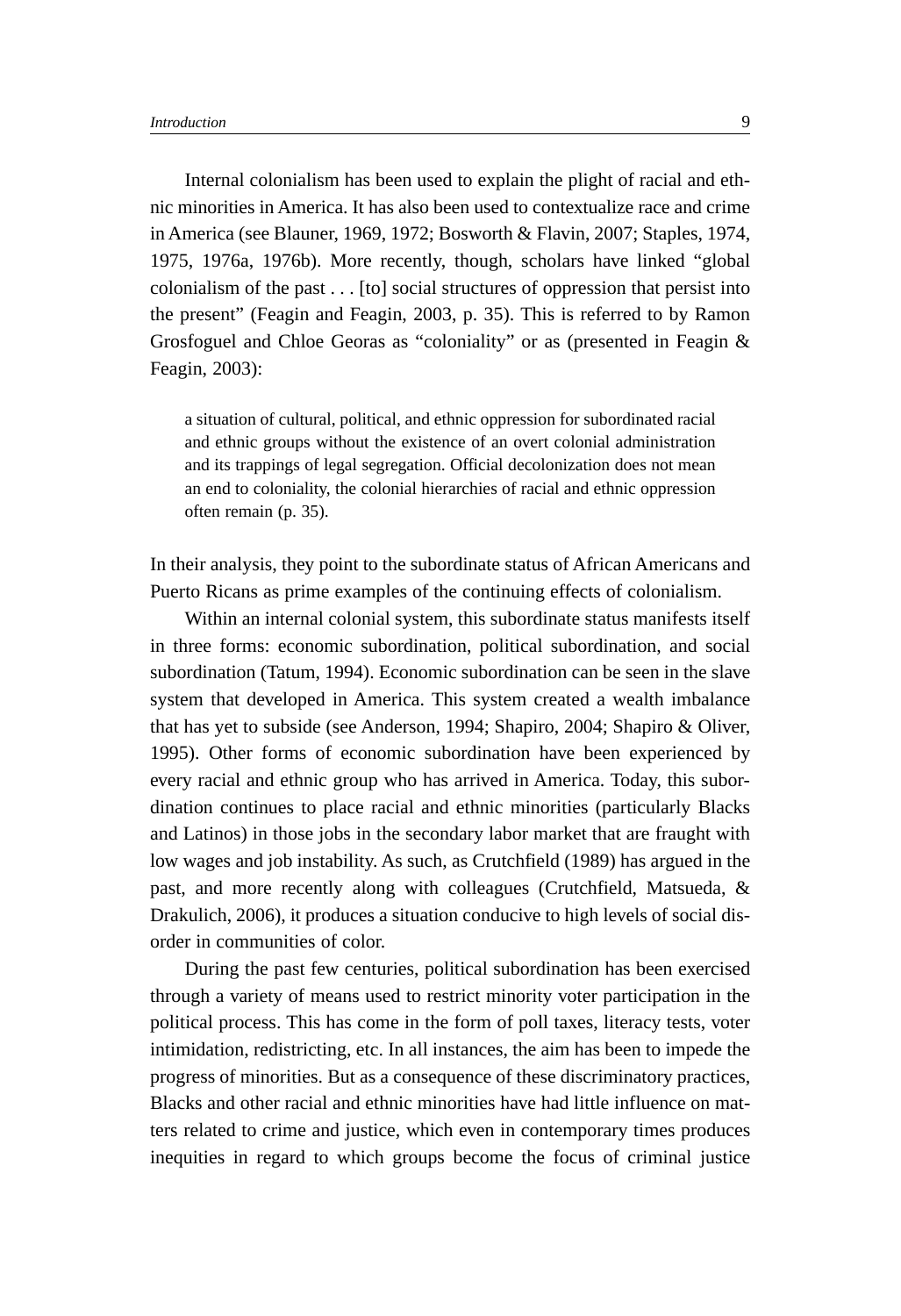attention and who, in the end, will bear the brunt of punitive "get tough" policies (Beckett & Sasson, 2003; Tonry, 1995).

Social subordination also takes hold during internal colonialism. Here, as before during external colonialism, Whites—in all aspects of humanity—are believed to be the superior group, while racial and ethnic minorities are considered inferior. Thus, racial and ethnic groups (particularly indigenous people, Blacks, and Latinos) have been separated from their culture and "have little knowledge of their cultural heritage, languages, or religions" (Tatum, 1994, p. 47). The one exception here is that "while White ethnic groups often have to give up their traditional ways in order to assimilate into dominant society, there is no intentional action to destroy their cultural heritage, languages, religions or traits" (Tatum, 1994, p. 47).

In the end, because of their status in the social order, Whites are less likely to want to interact with or live near racial or ethnic minorities. This results in segregation (Massey & Denton, 1993) that has been shown to have a negative impact on both the level of crime *and* the perception of crime levels (Hurwitz & Peffley, 1997; Krivo, Peterson, & Karafin, 2006; Quillian & Pager, 2001) in communities of color. Why? The problem is not that crime is high because racial and ethnic minorities are not living next to Whites. It is more a product of them being separated from good basic services and employment opportunities, which, in many cases, have long left inner city communities (to suburban areas) where large numbers of the most disadvantaged people reside (Wilson, 1987, 1996).

#### **The Current Status of the Colonial Model**

On the whole, as evidenced by this review of the perspective, the colonial model has much to offer those seeking to contextualize race and crime. Even so, the perspective has not fully lived up to its promise, with most direct tests of its components only showing limited support (Austin, 1983, 1987; Tatum, 2000b). The key problem with these tests, though, is the fact that colonialism should be considered an antecedent variable. That is, colonialism is the instigator of the problems that are now prevalent in communities of color around the globe (Bosworth & Flavin, 2007; Saleh-Hanna, 2008). Bachman's (1992) conceptual scheme presented in Figure 1.1 best outlines this. In the figure we see that colonialism precedes other conditions that are often contextualized using other criminological perspectives such as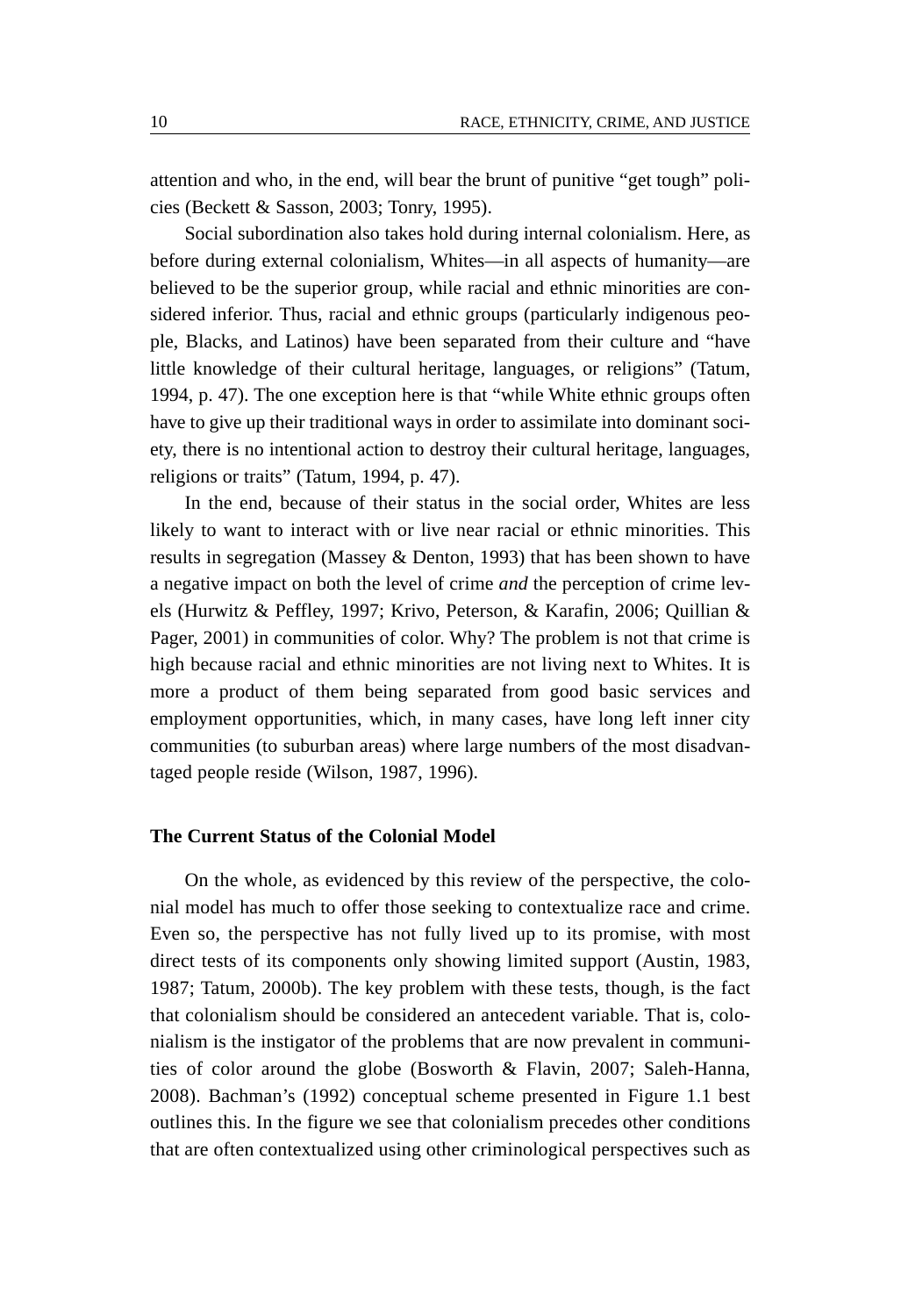

**Figure 1.1** Theoretical Model for American Indian Homicide.

SOURCE: From Bachman, R., Death and Violence on the Reservation, Greenwood Publishing Group, Inc., Westport, CT., 1992. Reprinted with permission.

social disorganization, culture conflict, economic deprivation, etc. Thus, in some ways, there will always be considerable limitations when scholars attempt to directly test the colonial perspective (Tatum, 1994). Likewise, other criminological perspectives also will have difficulty fully explaining race, ethnicity, and crime because they exclude measures that attempt to measure colonialism (Gabbidon, 2007).

Besides the difficulty testing the perspective, the colonial model also does not account for why some people who experience one form of alienation may or may not respond differently. In addition, unlike race, class issues are not adequately addressed by the perspective (Tatum, 1994). The perspective also doesn't address how Whites deal with alienation and class issues within a colonial society. So, for example, if a White person becomes alienated in a colonial society because they are on the lower stratum of White society, does this result in deviant behavioral responses? This is simply not addressed by the theory. In line with this limitation, the theory also doesn't address to what extent one's phenotype might play in the colonial order (Tatum, 1994, 2000c). Even with the foregoing limitations, the perspective has much to offer those seeking to contextualize race, ethnicity, and crime.

# **CONCLUSION**

This chapter reviewed the colonial perspective. Though neglected, the perspective provides essential context for understanding the true origins of elevated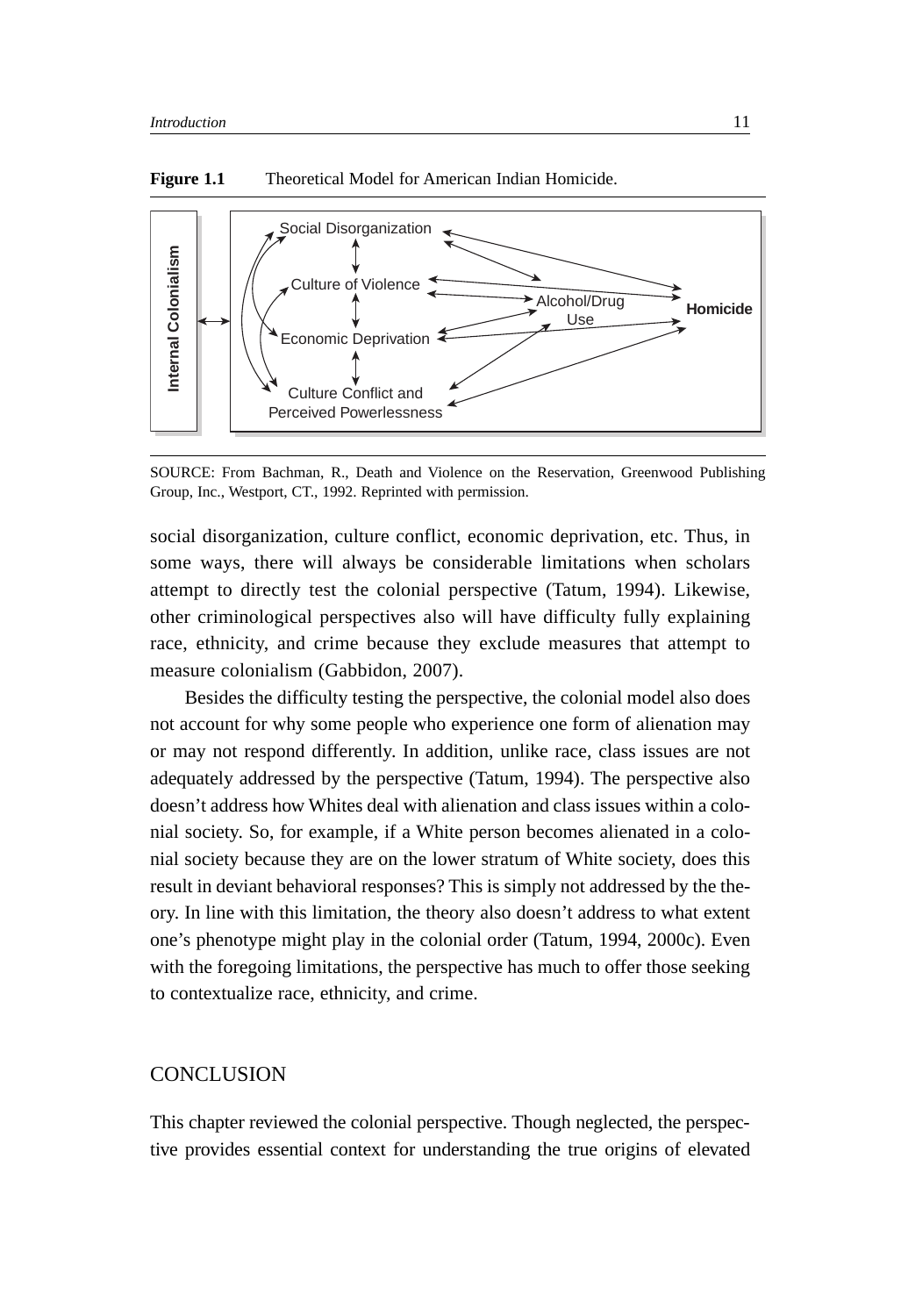levels of social problems, including crime, in colonial and post-colonial societies. The perspective highlights both the social and psychological aspects of colonialism and how groups react to the conditions and the alienation that result from exposure to a system that inherently preaches the superiority of the colonizer and the inferiority of the colonized. But to further highlight the direct relevance of the theory to those students of race, ethnicity, crime, and justice, the next five chapters are devoted to countries in which the colonial model has something to offer crime and justice scholars. The next chapter examines race, ethnicity, crime, and justice in Great Britain which, of the countries profiled, became the key instigator of global colonialism. As such, it seems only fitting to first examine how race, crime, and ethnicity has played out in the country that shaped the colonial machinery.

### **REFERENCES**

- Agozino, B. (2003). *Counter colonial criminology: A critique of imperialist reason*. London: Pluto Press.
- Agozino, B. (2005). Crime, criminology and post-colonial theory: Criminological reflections on West Africa. In J. Sheptycki & A. Wardak (Eds.), *Transnational and comparative criminology* (pp. 117–134)*.* London: Glass House Press.
- Akbar, N. (1992). *Chains and images of psychological slavery.* Jersey City, NJ: New Mind Productions. (Originally published in 1984.)
- Anderson, C. (1994). *Black labor, white wealth: The search for power and economic justice*. Edgewood, MD: Duncan & Duncan.
- Ani, M. (1994). *Yurugu: An African-centered critique of European cultural thought and behavior*. Trenton, NJ: Africa World Press.
- Austin, R. L. (1983). The colonial model, subcultural theory and intragroup violence. *Journal of Criminal Justice, 11,* 93–104.
- Austin, R. L. (1987). Progress toward racial equality and reduction of black criminal violence. *Journal of Criminal Justice, 15*, 437–459.
- Bachman, R. (1992). *Death and violence on the reservation: Homicide, family violence, and suicide in American Indian populations*. New York: Auburn House.
- Beckett, K. A., & Sasson, T. (2003). *The politics of injustice: Crime and punishment in America* (2nd ed.)*.* Thousand Oaks, CA: Sage.
- Blackwell, J. E. (1971). Race and crime in Tanzania. *Phylon, 32*, 207–214.
- Blauner, R. (1969). Internal colonialism and ghetto revolt. *Social Problems, 16,* 393–408.
- Blauner, R. (1972). *Racial oppression in America.* New York: Harper & Row.
- Bosworth, M. (2004). Theorizing race and imprisonment: Toward a new penalty. *Critical Criminology, 12,* 221–242.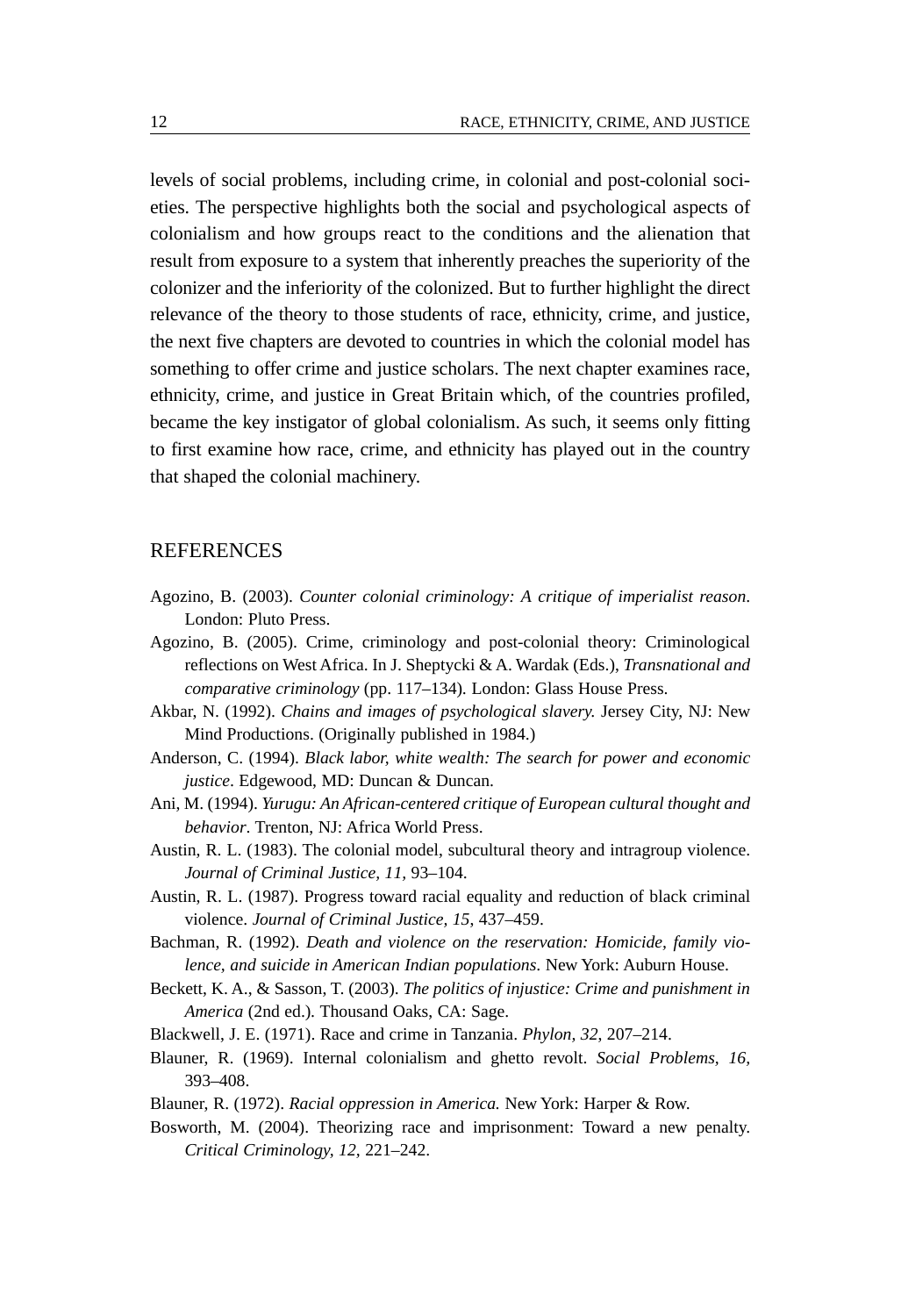- Bosworth, M., & Flavin, J. (Eds.). (2007). *Race, gender, and punishment: From colonialism to the war on terror.* New Brunswick, NJ: Rutgers University Press.
- Brewer, R. M., & Heitzeg, N. A. (2008). The racialization of crime and punishment. *American Behavioral Scientist, 51,* 625–644.
- Carmichael, S., & Hamilton, C. V. (1967). *Black power: The politics of liberation in America.* New York: Vintage.
- Chan, W., & Mirchandani, K. (2001). *Crimes of colour: Racialization and the criminal justice system in Canada.* London: Broadview Press.
- Christie, N. (2004). *A suitable amount of crime.* London: Routledge.
- Covington, J. (1995). Racial classification in criminology: The reproduction of racialized crime. *Sociological Forum, 10,* 547–568.
- Crosby, A.W. (1972). *The Columbian exchange: Biological and cultural consequences of 1492*. Westport, CT: Greenwood Press.
- Crutchfield, R. D. (1989). Labor stratification and violent crime. *Social Forces, 68,* 489–512.
- Crutchfield, R. D., Matsueda, R. L., & Drakulich, K. (2006). Race, labor markets, and neighborhood violence. In R. D. Peterson, L. J. Krivo, & J. Hagan (Eds.), *The many colors of crime: Inequalities of race, ethnicity, and crime in America* (pp. 199–220)*.* New York: NYU Press.
- De Las Casas, B. (1992). *The devastation of the Indies: A brief account.* Baltimore: John Hopkins University Press. (Original work published in 1552.)
- Fanon, F. (1963). *The wretched of the earth.* New York: Grove Press.
- Fanon, F. (1967a). *Black skin, white masks.* New York: Grove Press.
- Fanon, F. (1967b). *A dying colonialism.* New York: Grove Press.
- Feagin, J. R., & Feagin, C. B. (2003). *Racial and ethnic relations* (7th ed.). Upper Saddle River, NJ: Prentice Hall.
- Gabbidon, S. L. (2007). *Criminological perspectives on race and crime*. New York: Routledge.
- Hall, S., Critcher, C., Jefferson, T., Clarke, J., & Roberts, B. (1978). *Policing the crisis: Mugging, the state, and law and order.* London: Macmillan.
- Hurwitz, J., & Peffley, M. (1997). Public perceptions of race and crime: The role of racial stereotypes. *American Journal of Political Science, 41,* 374–401.
- Jeff, M. F. X. (1981). Why black-on-black homicide? *The Urban League Review, 6*, 25–34.
- Killingray, D. (1986). The maintenance of law and order in British colonial Africa. *African Affairs, 85*, 411–437.
- Knepper, P. (2008). Rethinking the racialization of crime: Rethinking black first. *Ethnic and Racial Studies, 31,* 503–523.
- Krivo, L. J., Peterson, R. D., & Karafin, D. L. (2006). Perceptions of crime and safety in racially and economically distinct neighborhoods. In R. D. Peterson, L. J. Krivo, & J. Hagan (Eds.), *The many colors of crime: Inequalities of race, ethnicity, and crime in America* (pp. 237–255)*.* New York: NYU Press.
- Massey, D. S., & Denton, N. A. (1993). *American apartheid: Segregation and the making of the underclass.* Cambridge, MA: Harvard University Press.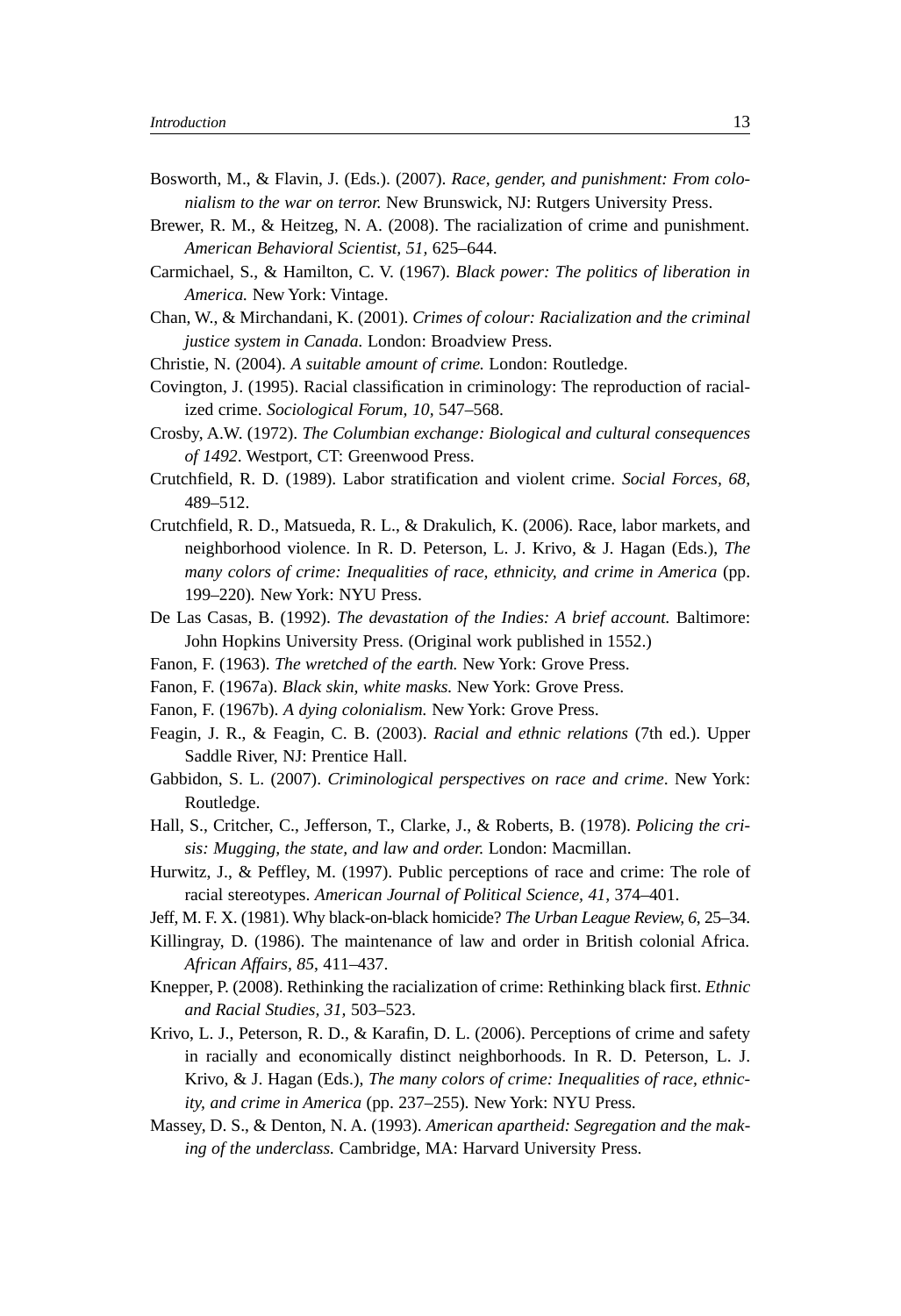- *Merriam-Webster collegiate dictionary* (11th ed.)*.* (2004). Springfield, MA: Merriam–Webster.
- Mirande, A. (1987). *Gringo justice.* Notre Dame, IN: University of Notre Dame Press.
- Moore, J. W. (1970). Colonialism: The case of the Mexican Americans. *Social Problems, 17*, 463–472.
- Onyeozili, E. C. (2004). Gunboat criminology and the colonization of Africa. In A. Kalunta-Crumpton & B. Agozino (Eds.), *Pan-African issues in crime and justice* (pp. 205–227)*.* Aldershot, UK: Ashgate Publishing.
- Pouissant, A. F. (1972). *Why blacks kill blacks.* New York: Emerson Hall Publishers.
- Pouissant, A. F. (1983). Black-on-black homicide: A psychological–political perspective. *Victimology, 8*, 161–169.
- Quillian, L., & Pager, D. (2001). Black neighbors, higher crime? The role of racial stereotypes in evaluation of neighborhood crime. *American Journal of Sociology, 107*, 717–767.
- Saleh-Hanna, V. (2008). (Ed.). *Colonial systems of control: Criminal justice in Nigeria.* Ottawa: University of Ottawa Press.
- Shapiro, T. M. (2004). *The hidden cost of being African American: How wealth perpetuates inequality*. New York: Oxford University Press.
- Shapiro, T. M., & Oliver, M. L. (1995). Black wealth, white wealth: A new perspective on racial inequality. New York: Routledge.
- Smolenski, J., & Humphrey, T. J. (2005). (Eds.). *New world orders: Violence, sanction, and authority in the Colonial Americas.* Philadelphia: University of Pennsylvania Press.
- Soo-Jin Lee, S. (2005). Racializing drug design: Implications of pharmacogenomics for health disparities. *American Journal of Public Health, 95,* 2133–2138.
- Staples, R. (1974). Internal colonialism and black violence. *Black World, 23*, 16–34.
- Staples, R. (1975). White racism, black crime and American justice: An application of the colonial model to explain crime and race. *Phylon, 36*, 14–22.
- Staples, R. (1976a). *Introduction to black sociology.* New York: McGraw-Hill.
- Staples, R. (1976b). Race and family violence: The internal colonialism perspective. In L. E. Gary & L. P. Brown (Eds.), *Crime and its impact on the black community* (pp. 85–96)*.* Washington, DC: Howard University's Institute for Urban Affairs and Research.
- Tatum, B. L. (1994). The colonial model as a theoretical explanation of crime and delinquency. In A. T. Sulton (Ed.), *African American perspectives: On crime causation, criminal justice administration and prevention* (pp. 33–52)*.* Englewood, CO: Sulton Books.
- Tatum, B. L. (2000a). Toward a neocolonial model of adolescent crime and violence. *Journal of Contemporary Criminal Justice, 16*, 157–170.
- Tatum, B. L. (2000b). *Crime, violence and minority youths.* Aldershot, UK: Ashgate.
- Tatum, B. L. (2000c). Deconstructing the association of race and crime: The salience of skin color. In M. W. Markowitz & D. Jones-Brown (Eds.), *The system in black and*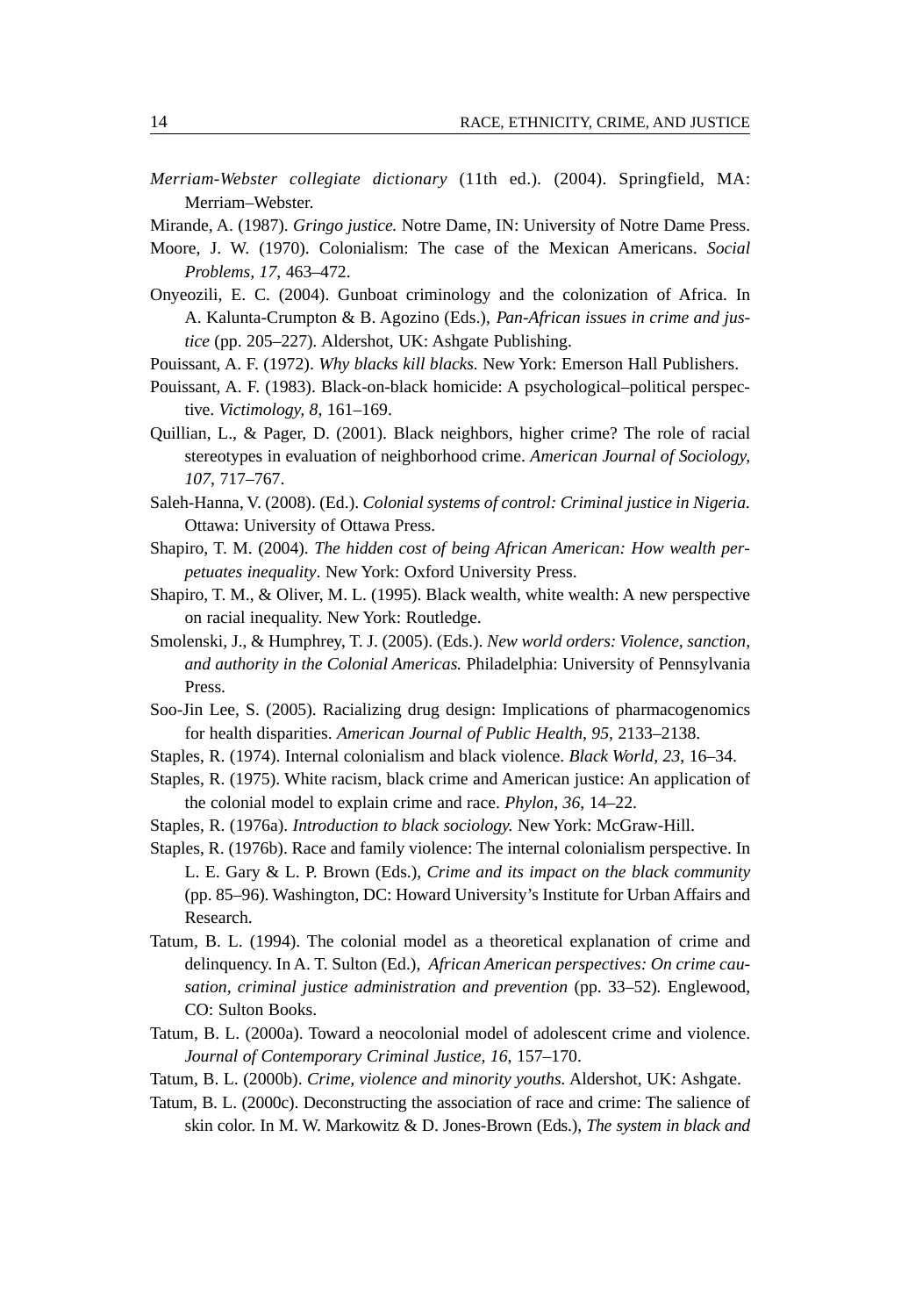*white: Exploring the connections between race, crime, and justice* (pp. 31–46)*.* Westport, CT: Praeger.

- Tonry, M. (1995). *Malign neglect: Race, crime, and punishment in America*. New York: Oxford University Press.
- Wilson, A. N. (1990). *Black-on-black violence: The psychodynamics of black selfannihilation in service of white domination*. NewYork: Afrikan World Infosystems.
- Wilson, A. N. (1993). *The falsification of Afrikan consciousness: Eurocentric history, psychiatry and the politics of white supremacy*. New York: Afrikan World Infosystems.
- Wilson, W. J. (1987). *The truly disadvantaged. The inner city, the underclass and public policy*. Chicago: University of Chicago Press.
- Wilson, W. J. (1996). *When work disappears: The world of the new urban poor*. New York: Knopf.
- Woodson, C. G. (1990). *The mis-education of the Negro.* Chicago: African World Press. (Originally published in 1933.)
- Wright, B. E. (1994). *The psychopathic racial personality and other essays.* Chicago: Third World Press. (Originally published in 1984.)